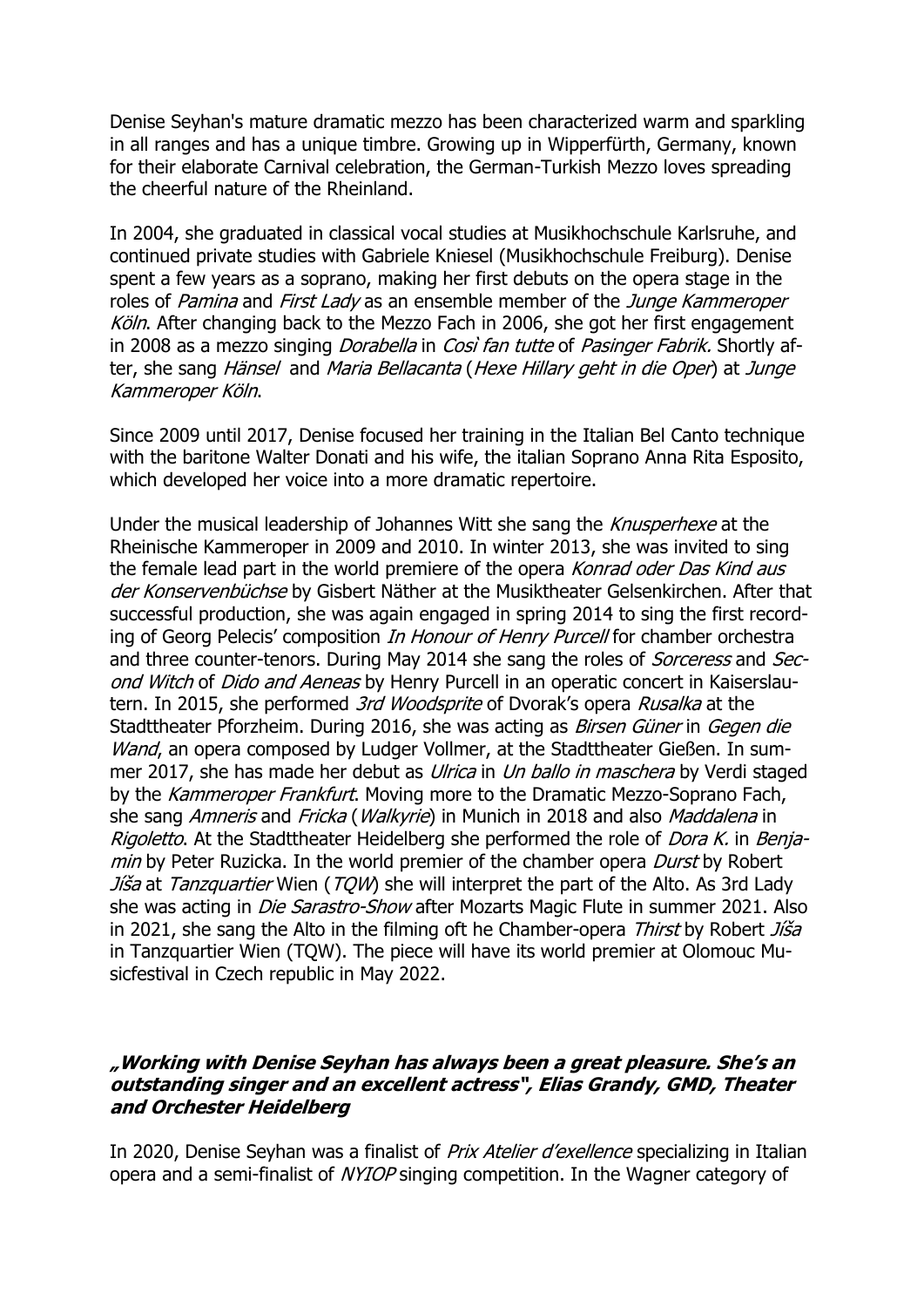the 2018 Nuovo Canto singing competition in Milan, Italy, she was a semi-finalist as well.

Since 2016 she is working with the American theater coach Margaret Singer and additionally as of late with the Italian theater coach Alessandro Praticò (Badisches Staatstheater). Her past and present collaborations include working with Alessandro Amoretti, Johannes Zimmermann, Elias Grandy, Ricardo Estrada, Martin Hannus, Julio Mirón, Christoph Gedschold, Daniel Carlberg, Julia Simonyan and Simone di Felice.

## **"Honestly I loved how you changed in just 10min of thinking in new ideas! This is so good and not so usual! Well done dear brava!!", Ricardo Estrada, Conductor**

In 2018, she strengthened her stagecraft in a workshop focusing on the Chekhov acting method by Mario Andersen. She further refined these skills with directors like Gabriele Wiesmüller, Ulla Theissen, Kristina Wuss, Cathérine Miville, Bettina Lell, Ingo Kerkhof and Sascha von Donat, the acclaimed actress Hergard Engert, and the actor Paul Hänel.

Denise's outstanding open mindedness and joy of playing, has recently been emphasized by Neil Barry Moss (Deutsche Oper Berlin), enabling her to excel, especially in experimental staging concepts.

Denise Seyhan further enriched her technique in masterclasses with Alexia Voulgaridou, Alessandro Amoretti, Neil Barry Moss, Rolando Garza Rodríguez, Cameron Burns, Maya Barsacq, Ricardo Estrada, Scott Barnes, Kleesie Kelly, Ingeborg Most and Anna Reynolds.

## **"It was such a pleasure to work with you! You absolutely have the voice for Santuzza!", Alexia Voulgaridou, Operasinger**

Apart from her operatic career she appears at concerts venues in Germany and abroad. During summer of 2012, she was singing the alto-part of Beethoven's Symphony No. 9 at the Reims Cathedral/France. 2010, she went on tour with the Westsächsische Symphonieorchester in Quintana Roo, Mexico. Compositions like Händel's *Messiah, Stabat Mater* by Pergolesi and by Dyořák, and Mendelssohn- Bartholdy's *Paulus* have further enriched her repertoire. A Future release of the Liebesliederwalzer by Brahms is planned with Naxos Records.

She discovered her passion for producing classical music videos in 2020 and created her own showreel highlighting the many facets of her personality and work. In summer 2021, she produced in cooperation with Iphigenia Media a video version of the Song cycle "Seven early songs" by Alban Berg with the Pianist Philip Dahlem and the actress Michelle Brubach. With them she founded the Ensemble *Die Mi*musen. On the concert stage they give their debut with the theatralic song-recital "The pink danger" in front of an enthusiastic audience.